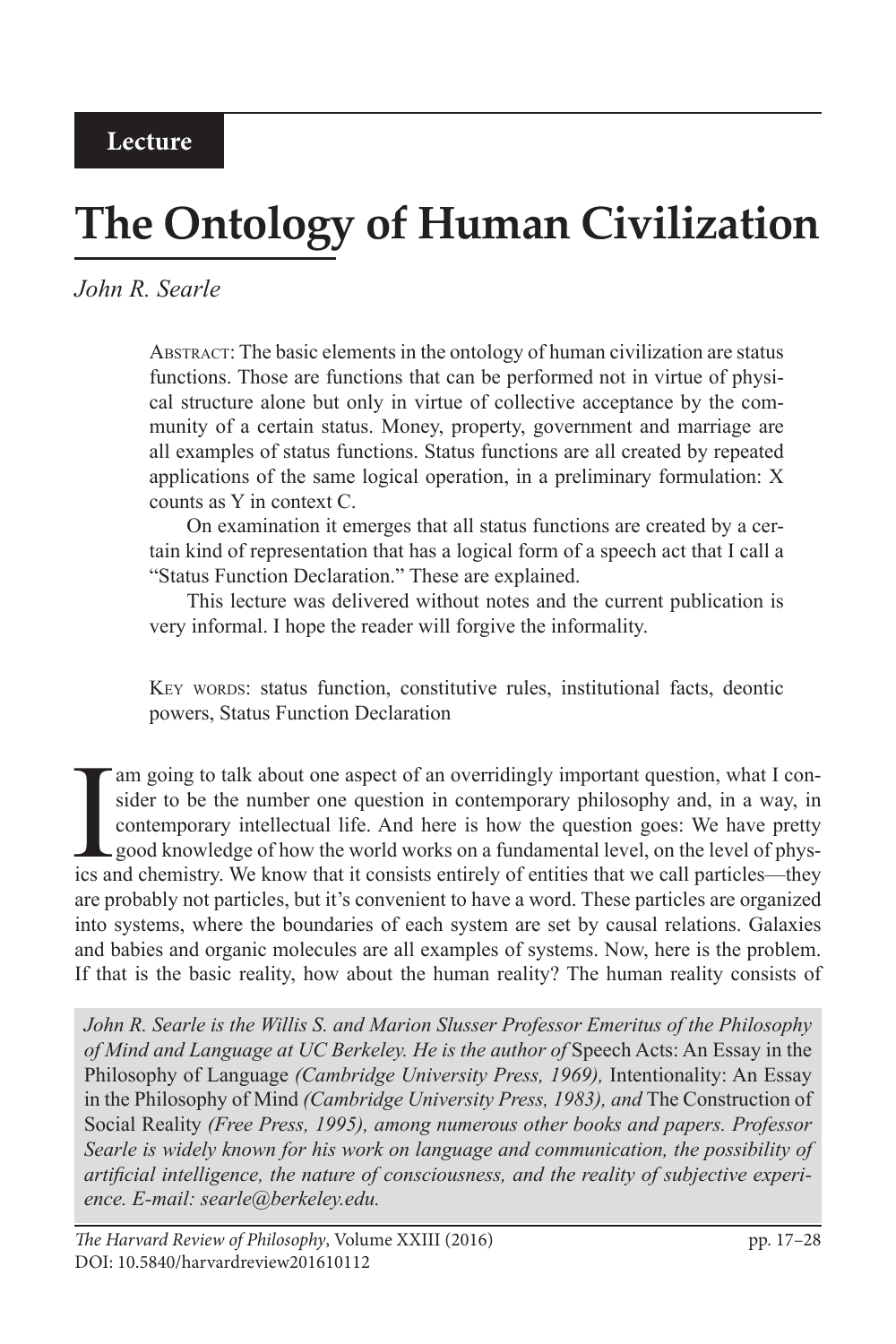consciousness, rationality, politics, aesthetics, and freedom of the will, among lots of other phenomena. Now here is the question in its most broad form: How do you square the human reality with the basic reality? How does the human reality coexist with the basic reality? And it's not enough to show that they are just consistent. You have got to show that the human reality is a natural consequence of the basic reality; that once you have got electrons and protons, you are eventually going to get elections and presidents. That human reality is part of the same reality as the basic reality. I am going to talk about one aspect of that question: certain features of social reality, namely those we think of as distinctive of human civilization.

You might think, why do we not just get busy and do it—start with the molecules and work up to national elections. I think that is the right approach, but there are a number of obstacles. One of the obstacles is that there are a number of absolutely systematic mistakes repeated in philosophy over and over. I am thinking of writing a book called "Ten Outrageous Mistakes in Philosophy and How to Avoid Them," because these really are outrageous mistakes, and yet we repeat them to our undergraduate and graduate students and memorize them when we get to graduate school. I will not go through all ten, but let me give you a couple that are relevant to this discussion.

The first really dumb mistake is to say: Well, you do not live in one world, you live in at least two, God knows some people think now we are up to three or four, but in any case you do not live in one world *because*—and here is the mistake—if consciousness is not reducible to physical third-person processes, then it must exist in a separate ontological realm. And some version of dualism must be true. That view, so stated, does not sound very intelligent. But it's widespread and leads to a lot of falsehoods. That is mistake number one.

Mistake number two is about perception. And I got so annoyed with this I wrote a book about it: *Seeing Things as They Are*. Here is the mistake: the mistake is to suppose that you never really see objects in the world; instead, all you can ever see is the impact of the objects on your nervous system. What you see is a visual experience going on in the head. And this is not only a mistake in philosophy—even some very smart scientists adhere to this. Francis Crick (I used to argue with him about this) thought you have got to suppose that visual experience is seen inside your head. And he even thought you have got a homunculus in there looking at it. And that is a double mistake. You do not see visual experience. You have visual experience, but you do not see it. Not because it's invisible, but because the visual experience is the seeing of the object, it is not what is seen. Visual experience is the seeing of the hand, and you cannot see the seeing of the hand any more than, if you hit the table, you can hit the hitting of the table. I resist the temptation to go on about this mistake, because there are so many others out there.

Another mistake, equally famous, is about causation. "It turns out causation is not a real relation, in the real world. The only relation is the constant conjunction of resembling instances." You all had a course in philosophy so you know that comes from Hume. And then it turns out what makes causal statements true is not facts of the matter on the spot but that they instantiate a law. That is so obviously mistaken that I am embarrassed to repeat it in polite company; contrary to that, I want to say that causation is not just a relation among events, it's everywhere. The universe is held together by causal glue: gravity, electromagnetism, weak and strong nuclear forces. Right now my body is exerting pressure on the floor, and there is a constant cause that is operating, namely the force of gravity.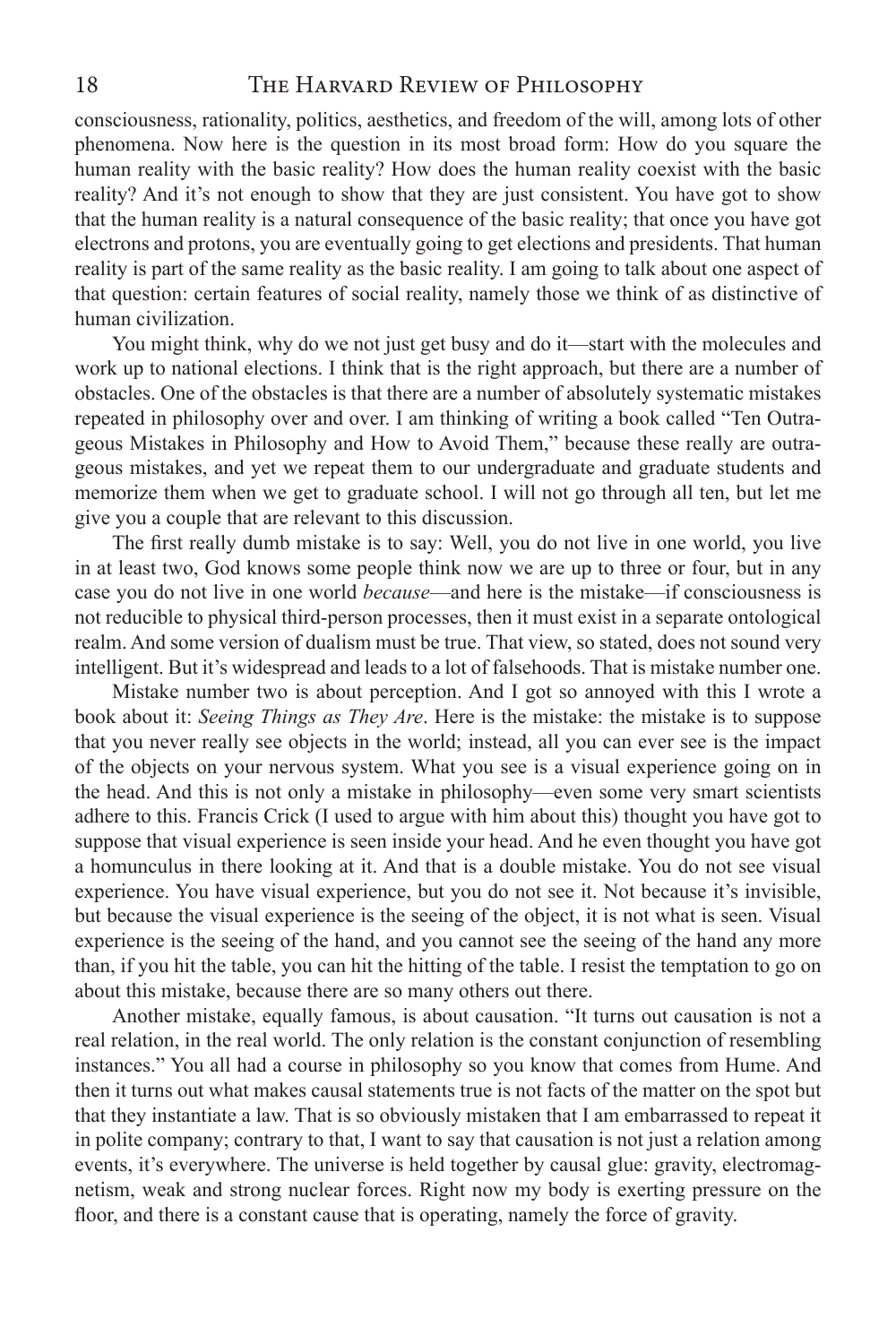There are a couple distinctions we need to make that are not commonly made. First of all, we are going to be talking about objectivity and subjectivity. This is a big deal distinction in our culture, and we strive for something called objectivity. The problem is that the distinction is systematically ambiguous between an epistemic sense and an ontological sense. In the epistemic sense, the distinction is between types of claims. A proposition is epistemically objective if you can settle its truth as a matter of fact. So, if I say "Rembrandt was born in 1606," that is, as they say, a matter of objective fact, that is epistemically objective. If I say "Rembrandt was the greatest Dutch painter that ever lived," it's a matter of opinion. I think it's probably true, but opinions differ on that. That is epistemically subjective. Now underlying that distinction is a distinction in modes of existence. Some things have an existence that does not depend on being experienced. Think of mountains and molecules and tectonic plates. They are ontologically objective. But some things exist only insofar as they are experienced. Think of pains and tickles and itches. All of those are ontologically subjective. Now, why is this such a big deal? It turns out that a lot of things that are ontologically subjective nonetheless admit of claims that are epistemically objective. And the failure to see that has led to a lot of bad philosophy and bad science.

When I first got interested in consciousness, I went over to the neurobiologists at UCSF and told them: "Get busy and figure out how the brain does it. What am I paying you to do? Get busy and solve the problem of consciousness." And a standard answer I got, including from a famous neurobiologist, was: "Look, on your own admission, consciousness is subjective. But science is objective. So you cannot have a science of consciousness." One guy even said, "Look, in neurobiology it's okay to be interested in consciousness. But get tenure first!" Now there is been an improvement. You can get tenure by doing good work on consciousness. But in any case, the mistake is to suppose that the ontological subjectivity of consciousness implies that there cannot be an epistemically objective science of consciousness. And you all know that is a simple fallacy of ambiguity. Objectivity and subjectivity are used in two different senses.

Underlying *that* distinction between the epistemic and the ontological sense of objective and subjective is another distinction that is not the same, but that is importantly related. And that is the distinction between those features of the world that exist regardless of what anybody thinks—you might say they are observer-independent—and those features of the world that really are what they are because we have certain attitudes about them. So, again, mountains and molecules and tectonic plates are observer independent. But money and private property and marriage and government and national elections—all of those are observer-relative.

Now, why is this such a big deal? Well, it's going to turn out that the phenomena that we are talking about, the distinctive features of human civilization, are themselves observer-relative, and thus they contain an element of ontological subjectivity in their very existence, because they are created by human consciousness and only exist relative to human consciousness. But that does not mean that we cannot make epistemically objective claims about money, property, government, marriage, and all of those other things. And I am going to come back to this at some length, so I want you to keep those distinctions in mind, between the epistemic and the ontological sense of the distinctions between objectivity and subjectivity. And I also want you to keep in mind the distinction between those features of reality that are what they are only because we think that is what they are—they are (and 'observer' is probably not the right word because it implies some outside observer,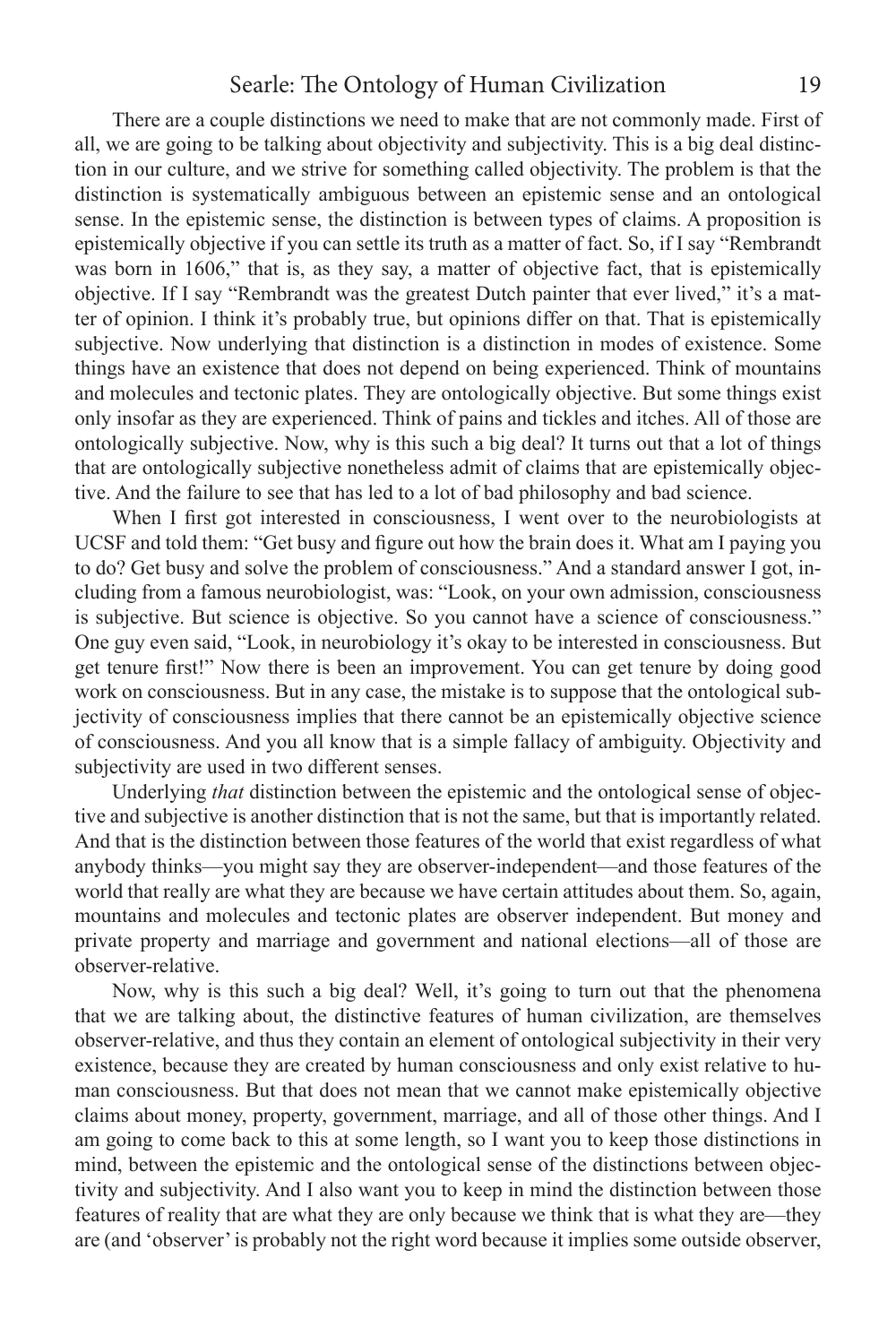and often it's the inner participants that matter) intentionality-relative or attitude-relative. And the point for the present discussion is that all elements of civilization that we will be interested in, such as nation states, money, private property, government, cocktail parties, summer vacations, meetings of the *Harvard Review of Philosophy*, and so on, all of those are observer-relative phenomena, but all of those admit of claims that are epistemically objective. The fact that makes them observer-relative is that they contain ontological subjectivity, they contain human consciousness, as part of their existence. All of them are created by human consciousness, but the human consciousness that creates them, though it creates observer-relative phenomena, is not itself observer-relative. If you got all those distinctions, you are way ahead of the philosophy profession. But I am going to use them, and some of them will become clearer as we go along.

So here is our question: What is the mode of existence of the distinctive elements of human civilization? And pick your favorites. If the Republican party is your favorite, that is fine. If you have some other favorite—political parties, governments, nation states, cocktail parties, summer vacations, universities, advanced courses in philosophy—it too is part of human civilization. Why? Well, we have now come to accept that animal life is continuous with human life. That is one of the great messages of a friend of mine who taught at this university—we ought to think of humans as continuous with animals. All the same, there are some important differences. My dogs are my domestic laboratory in animal cognition. And they are great doggies. Frege, Russell, Ludwig, and now Tarski. Why Tarski, you ask? Poor Alfred was flown in as a three-month-old puppy from Warsaw. He has to have a Polish philosopher's name. Well, nobody is going to run around the neighborhood shouting "Kotarbiński," "Lukasiewicz," or "Kolakowski," so Alfred got stuck with the name. In any case, I am trying to explain animal cognition. My doggies are very intelligent, and I learn a lot from them about animal cognition. It drives professional ecologists crazy when philosophers talk about their household pets instead of talking about all the serious research done on animal cognition. Well, okay, I will talk about some of that research. But the truth is I would much rather trust Tarski, not to mention Frege, Russell, and Ludwig, than the standard texts in animal cognition. Here is the point of this: though my doggies have very great intelligence, and no doubt engage in deep thought—after all, Plato said the dog is the most philosophical of animals—all the same I know that when Tarski is lying there thinking, he is not thinking about what he is going to do in the summer vacation, about income tax, about the lecture he has to give at Harvard; all those worries are worries I have, but he does not have any of those worries.

What I am interested in, for this talk, is what are the distinctive features of human life that are not shared by animal life. And I somewhat tendentiously call those features human civilization. But, in any case, there are features of human social life that are not features of animal life, and that is what I will be talking about. Now, philosophers like paradoxes, so here is the paradox. All of these features that I will be talking about, cocktail parties and summer vacations and courses in philosophy and tenure, all of those features are what they are only because that is what we think they are, only because of our attitudes. But all the same, we can have objective knowledge of those features. Well, you know the answer to that paradox. The features are created by us, and thus are ontologically subjective, or have a feature of ontological subjectivity in their existence, but the presence of ontological subjectivity does not prevent us from having an epistemically objective account of the phenomena. It's a plain matter of fact that Barack Obama is president of the United States, but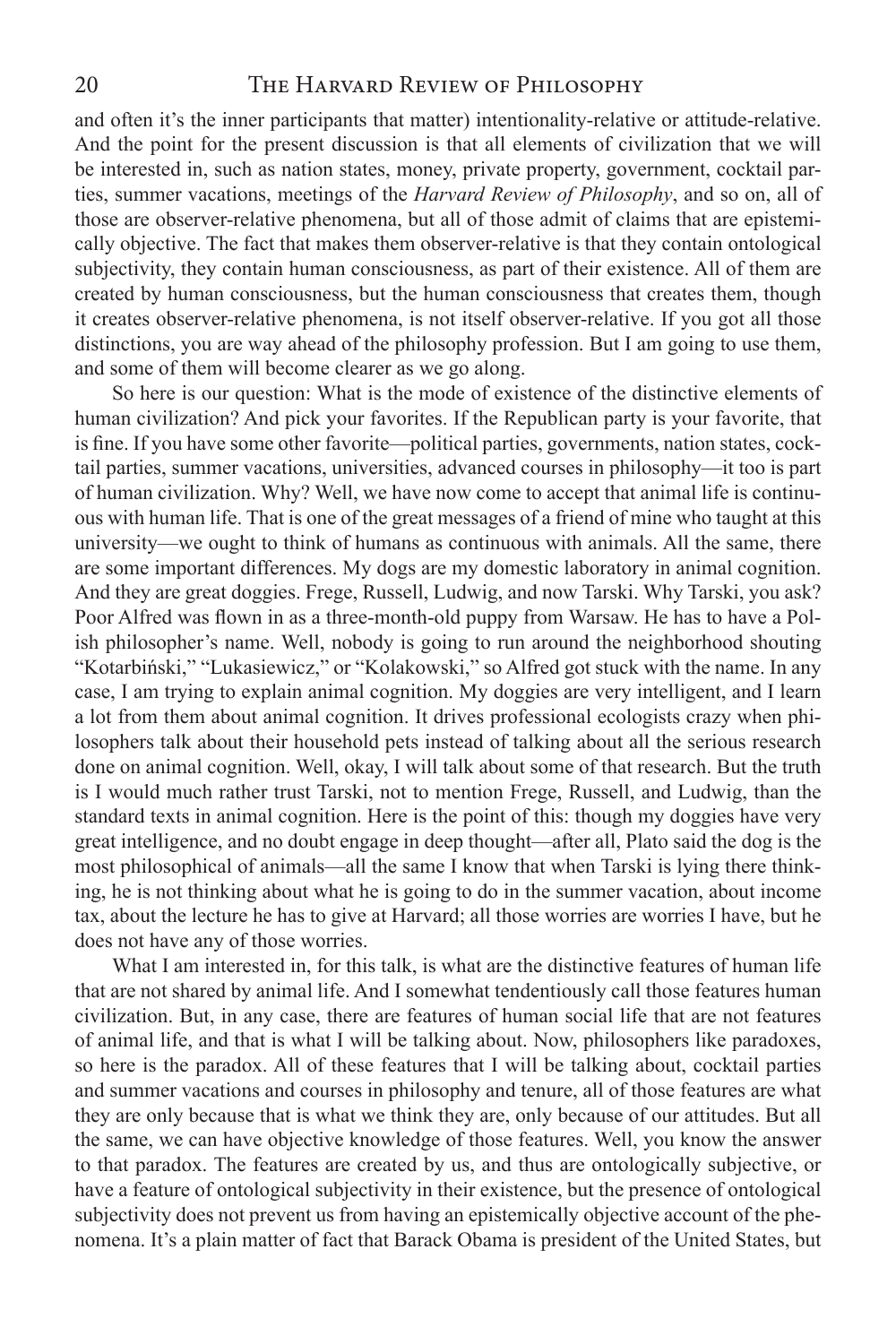that matter of fact is created by ontologically subjective attitudes. It's not a feature of his DNA, it's not a brute fact about him, it's rather an observer-relative fact, and consequently it has ontological subjectivity in its very existence, but all the same it's epistemically objective, it's not just my opinion. That is the puzzle, and that is the set of questions that we are going to be addressing: What are the distinctive features of human civilization? And I will be talking about those features that, just to have a label, I will call institutional facts. Facts about money and property and government and marriage, and not about pains and tickles and itches. And our initial question is: How are those facts created, and what are the elements in their ontology? What are the features of their ontology?

So we are going to talk about human institutional reality. And remember that the project is to get from molecules to mass movements. From protons to politics. And, the claim that I will be making is that there is a continuous progression. If you understand the atomic structure right, you will be able to see how civilization is a natural consequence. Now, there are several steps on the way that we do not fully understand. We know that life began on this planet. Where, and how, it began exactly—it's a scandal: we do not know the answer to that question. One of the things I resent about my education is that the professors never told me "we do not know the answers to these questions." A friend of mine wrote one of the best books on neurobiology. It's a great book, costs a hundred bucks, but I got a free copy because I contributed something to it. And I said to him: "Eric, why don't you say on page one, 'we do not know how the brain works'?" And he said, "John, you do not understand how to sell books." And I am sure he is right. But, in any case, we do not understand how life began. We know that it did begin. And we do not understand how the brain creates consciousness. We know that it does create consciousness. But I am going to assume that those questions are answered naturalistically, that is, that you do not have to posit anything supernatural to account for how life began, how we evolved, and how, in the course of evolution, we had animal evolution, including the evolution of nervous systems, and that the evolution of nervous systems included the evolution of human and animal consciousness. So I am going to take all of that as a given. Not because I think we know the answers—we do not. But we do know at least this much: these are natural phenomena. And I am going to try to show that human civilization is, in this sense, a natural phenomenon. It's part of nature.

What do you need then to get from these living animals to national elections, political parties, universities? Well, it seems to me that you need at least the following: that consciousness has to have *intentionality*. It's an unfortunate word, but like a lot of unfortunate words we got it from the Germans, and everybody in this room knows that it does not just mean intending, but belief and hope and fear and desire and perception and all the emotions, all of those are cases of intentionality. It just is *directedness*. Now, it's not a problem for the Germans because "Intentionalität" does not sound at all like "Absicht," which is the German for intention. But by "intentionality" we are just going to mean directedness. An important development in human civilization is that you get shared intentionality of more than one animal. You get *collective intentionality*. And collective intentionality is manifest whenever there is any kind of cooperation. And the capacity for cooperation is just biologically basic. Look at those movies of mothers and their newborn infants. You see immediately communication. They have this dreadful word: *neonates*. They communicate with the neonates. They have this collective intentionality. Now, humans have a remarkable capacity, again, which a lot animals have, and that is: they can impose functions, where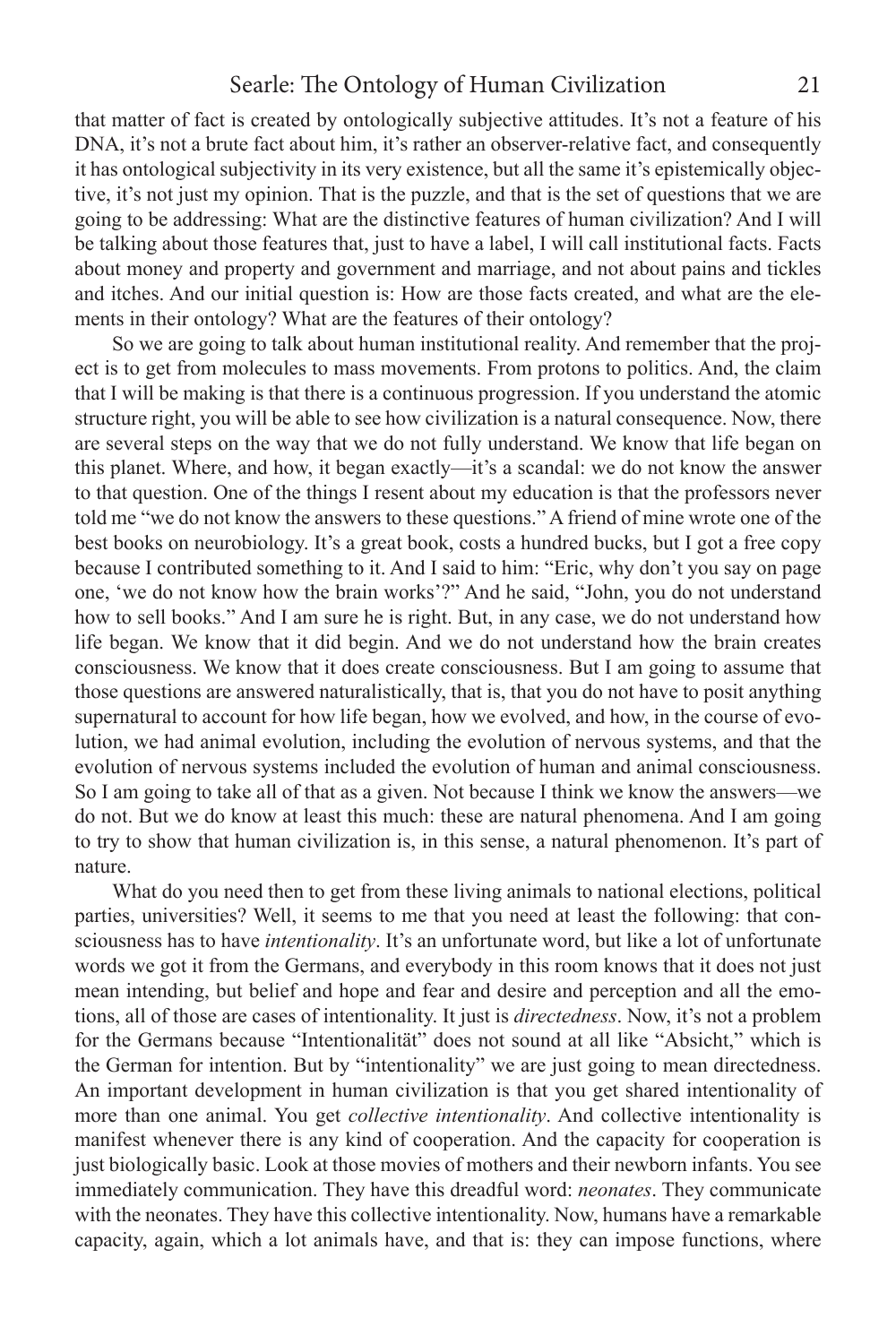functions are always observer-relative. So this water bottle has one function, it holds water. This piece of chalk has another function, it enables me to write on the blackboard. All of these functions are imposed, and, consequently, are observer-relative. Now, that is hard for us to grasp because a lot of times we discover functions. In the seventeenth century we discovered that the function of the heart was to pump blood. But remember, when you say "the function of the heart is to pump blood," you are saying more than "the heart causes the pumping of blood." You are introducing normativity. There is an axiology implicit, because now it makes sense to talk about good and bad hearts, well-functioning and malfunctioning hearts, heart disease. What is the source of all of those evaluative components? The source is the imposition of the function, which is observer-relative. To say the heart *causes* the pumping of blood is not observer-relative. To say the heart *functions* to pump blood is observer-relative.

Okay, but animals do this as well. They impose functions. Birds' nests, or beavers' dams, or a chimpanzee using a stick to dig out ants that he is going to eat: all of those are the imposition of functions. Here comes the decisive shift when you get to human beings. Human beings have the capacity to impose functions on objects and on people where the function is performed not in virtue of the physical structure, or not in virtue of physical structure alone, but in virtue of the fact that there is a collective acceptance of the person or object having a certain status. It's money, or it's a president, or it's a professor in a university, or it's a policeman. It has a certain status, and the function can only be performed because there is a collective intentionality, there is collective acceptance of the existence and the maintenance of that status. And I call those status functions. They are functions where the object or the person has to have a certain status, and with that status comes a function which can only be performed in virtue of that collective acceptance. I always show off twenty dollar bills all over the world as a good example of a status function. It's not in virtue of the physics that this bill is valuable, it's in virtue of the fact that we have imposed on it the status of being money, and with that status money has the functions it does, provided that there is a collective recognition of the object as having that status. That, I think, is the fundamental notion.

Now, the next question is, how do you do it? How does it work? And my gut feeling is that humans are not smart enough to have a whole lot of different ways of doing it. There are likely to be just a few ways of creating and maintaining status functions. Let us do the simplest version first. It seems to be that the simplest method for creating status functions is to take something like a piece of paper and count it as having a certain status. It's a piece of paper issued by the Bureau of Engraving and Printing, and it's got certain kind of marks on it, but it's because you count it as having the status that it acquires the status. The general form, by which we create civilization, is X counts as Y in context C. Philosophers always like to take chess as an example, because it's very clear. In the case of chess, such-and-such a move counts as a legal knight move. Such-and-such a position counts as white being in check. Such-and-such a form of check counts as check mate. X1 counts as Y1, but Y1 of such-and-such a position counts as Y2. So this is how we create status functions. We count something as having a status that it does not have intrinsically. And roughly speaking, if you can get people to go along with it, it will work. Why the hell they accept bitcoins is a mystery to me, but they do, and that means it's going to work. Or, to take a more spectacular example, a bunch of people, who had no qualification legally to do this, got together in Philadelphia and said, "We are a new nation, we count ourselves as a new nation." That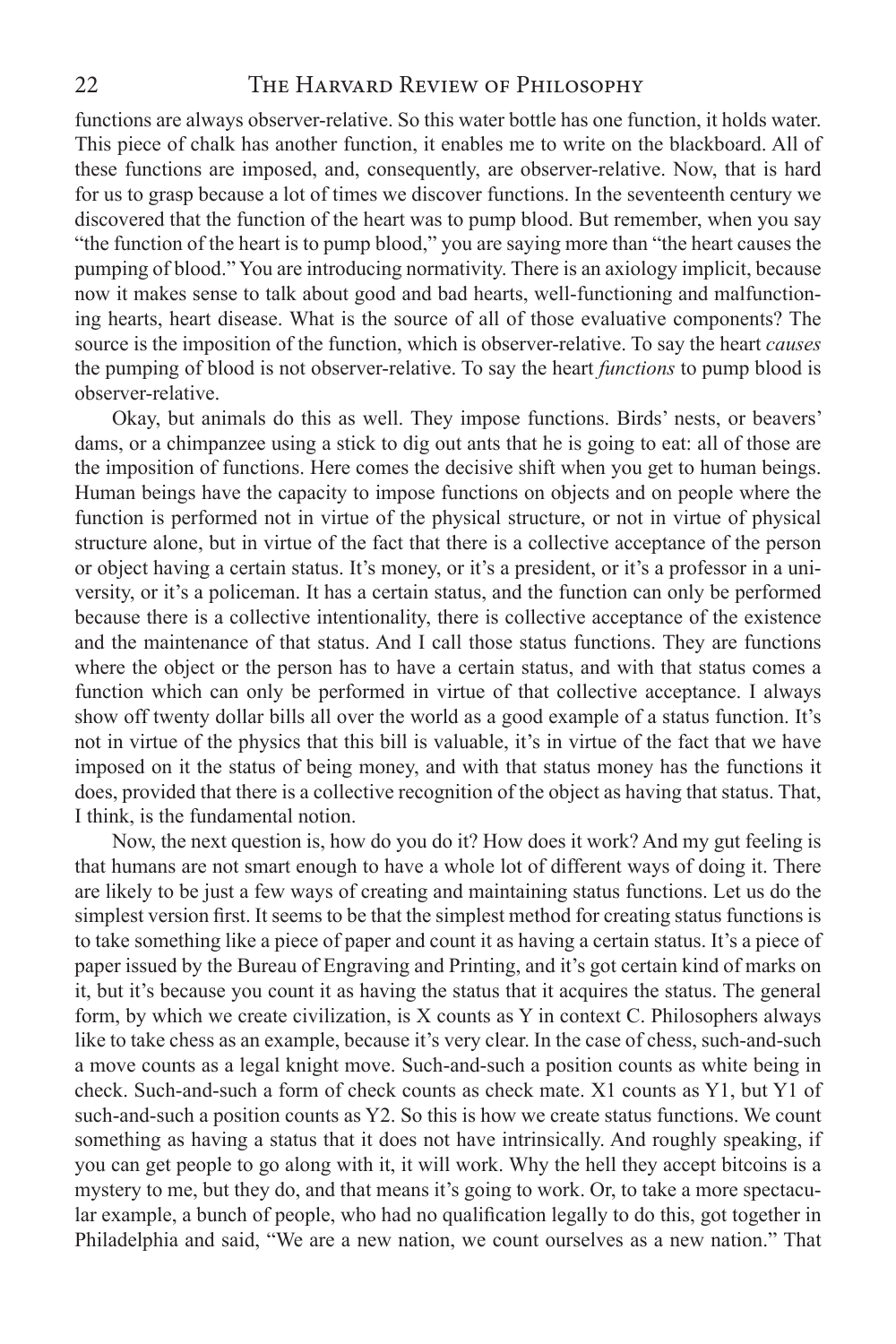was the Declaration of Independence, and they succeeded because they got people to go along with it. This is the mechanism by which we create civilization. And you might think, "that is pathetic. You just count something as something it isn't?" Okay, well, this mechanism has two formal properties, which give it remarkable power.

One is that it iterates upward indefinitely. So, a hole opens in the bottom of my face, out come noises. That is a brute fact. However, those noises count as sentences of English. Furthermore, those sentences of English count as the performance of certain sort of speech acts, such as making a promise. Some promises, in the state of California, count as getting married. See what is happening? X1 counts as Y1, Y1 = X2, that counts as Y2, but  $Y2 = X3$ , and you can keep going indefinitely. So that is the first formal property. It iterates upward indefinitely.

The second formal property is that it interacts laterally with other institutional facts with other status functions. So I can talk about money. I do not just have money in my wallet, but I have money in my bank account, at the Bank of America, in Berkeley, California. It's put there by my employer, the Regents of the University of California, and I use it to pay my state and federal income taxes, as well as all my credit card bills. Now, all of the noun phrases in the sentences I just uttered, every single one of them, names a status function—the Bank of America, the Regents of the University of California, etc.—so you get a remarkable formal power to this, that it iterates upward indefinitely and it spreads out laterally.

However, what is the point of doing this, what is the big deal, why do we do this? The answer is that status functions, without exception, are matters of power. We create power with status functions. These powers have interesting names in languages like English, they are called rights, duties, obligations, requirements, permission, authorizations, entitlements, and so on. All of those I call "deontic powers," using the Greek word for duty. So, we are starting to get an equation. Status functions create deontic powers, and deontic powers are that list I gave you (including rights), and the reason that they are the glue that holds human civilization together is that they provide us with reasons for action that are independent of our immediate inclinations.

I will give you a real life example. I woke up in my warm bed in Berkley California, and I thought, "Who the hell wants to go to San Francisco airport before dawn and stand in line and do all those horrible things you have to do." I will have to eat airplane food, I will try to put my elbow where somebody else wants to put his elbow. You all know the horrors of airplane travel. But I did it. And here I am. And the answer is, because I made a promise, I created a reason for action which was desire-independent.

I gave a lecture on this once in Chicago in front of famous right-wing Chicago-school economists, and they said, "Well, no, you did not get up out of your bed and come to Chicago just because you were feeling a sense of obligation; think what we would think of you if you did not show up for your lecture." And I did not have the heart to say, "I do not give a damn what you think of me." But in any case, you do create reasons for action which are independent of your immediate inclinations, and that seems to me to be the basic feature of human civilization.

Tarski, when he is lying there in his deep, canine reflections, is not thinking "under what obligations do I find myself at present, and how will I reconcile all of my conflicting obligations?" I know Tarski has a lot of worries; that is not one of them. It is a distinctive human trait. And, for reasons I am going to tell you, it depends crucially on language.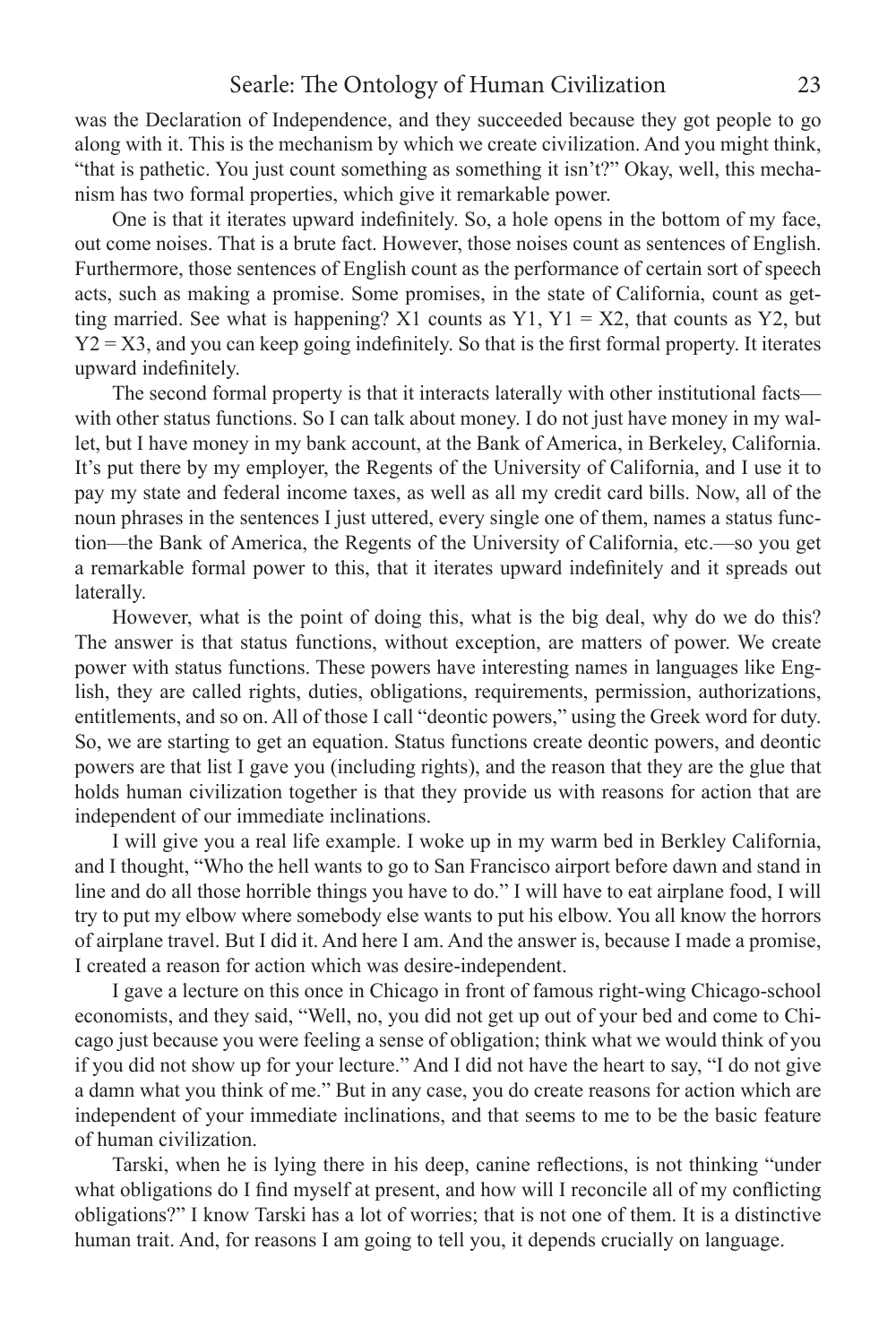So that is a sort of bare bones of a simple theory of human civilization. It's created by the repeated application of a certain formal structure. X counts as Y in C, and just to introduce one other item of jargon, rules like this I call "Constitutive Rules," as opposed to "Regulative Rules," that regulate antecedently existing forms of behavior. So the rule "drive on the right," that is regulative, that regulates driving behavior, which can exist without the rule. But the rules of chess do not just regulate the moving of the pieces, they constitute playing chess. The constitutive rules create the possibility of new forms of activity, because they always have this form, "X counts as Y in C."

Now I think that is a pretty good start on a theory, but it's got some problems, so now I am going to go to the next level and tell you some objections, counterexamples to this theory. Well, one counterexample is this: What happens when you create a status function out of nothing, when there is no X-term? My favorite example was always money: I can reach into my wallet and pull out actual currency. But most of the money in the world, and most of the money you have, has no physical existence at all. There are magnetic traces on computer disks in banks that represent the amount of money you have in your account. But those magnetic traces—those are not money. You cannot spend the magnetism. What you spend is the money, but the money is represented—now watch this vocabulary, it's crucial here—the magnetic traces represent the amount of money, but the money itself has no physical existence at all. The amount of money is represented, and you can spend the money by changing the amount of money in your representation in favor of somebody else's representation, that is called a debit card, and maybe that is what we are moving toward: money need have no physical existence.

Furthermore, a lot of these institutions that mean so much to us have no physical existence. We are told that Apple Computer is the richest corporation in the world. Well how much does Apple Computer weigh? The answer is, it has no physical existence. It owns buildings, but the buildings are not the corporation. The corporation has no physical existence. And I looked it up: How do you create a corporation? It's absolute magic. You can create a corporation by performing a speech-act. It's called "filing articles of incorporation." So, if we felt like it, all of us in this room could get together and form a corporation. Call it "the corporation to form a corporation." We will not do it, because it costs ten thousand dollars. It's not worth it, even to prove a philosophical point. But the corporation is the ingenuity of the human serpent at work. How to get rich without risking all your money? The limited liability corporation is the device—now most of them fail, of course, but not all of them fail. And this is a great source of human motivation.

So that is what the worry is: how about  $X$  counts as  $Y$  in  $C$  when there is no  $X$ ?

Now another case is when you do not need antecedent rules. Kids get together and select the captain of the softball team. But they did not have pre-existing rules. They just got together on an ad hoc basis and counted this person as the captain of the team. So what is going on? How do we deal with all these cases?

Okay, now, with more pretentious jargon, so far what I have given you is a special theory, and now we are going to go on to the general theory.

There is a question I should have asked myself, and that is: What kind of a speech act is that anyway, counting something as something that it isn't intrinsically? I mean, if I do not ask that question, who is going to do it? But I did not ask that question for a long time, and now I am going to tell you the answer to that question, because it's crucial for the account I am giving you.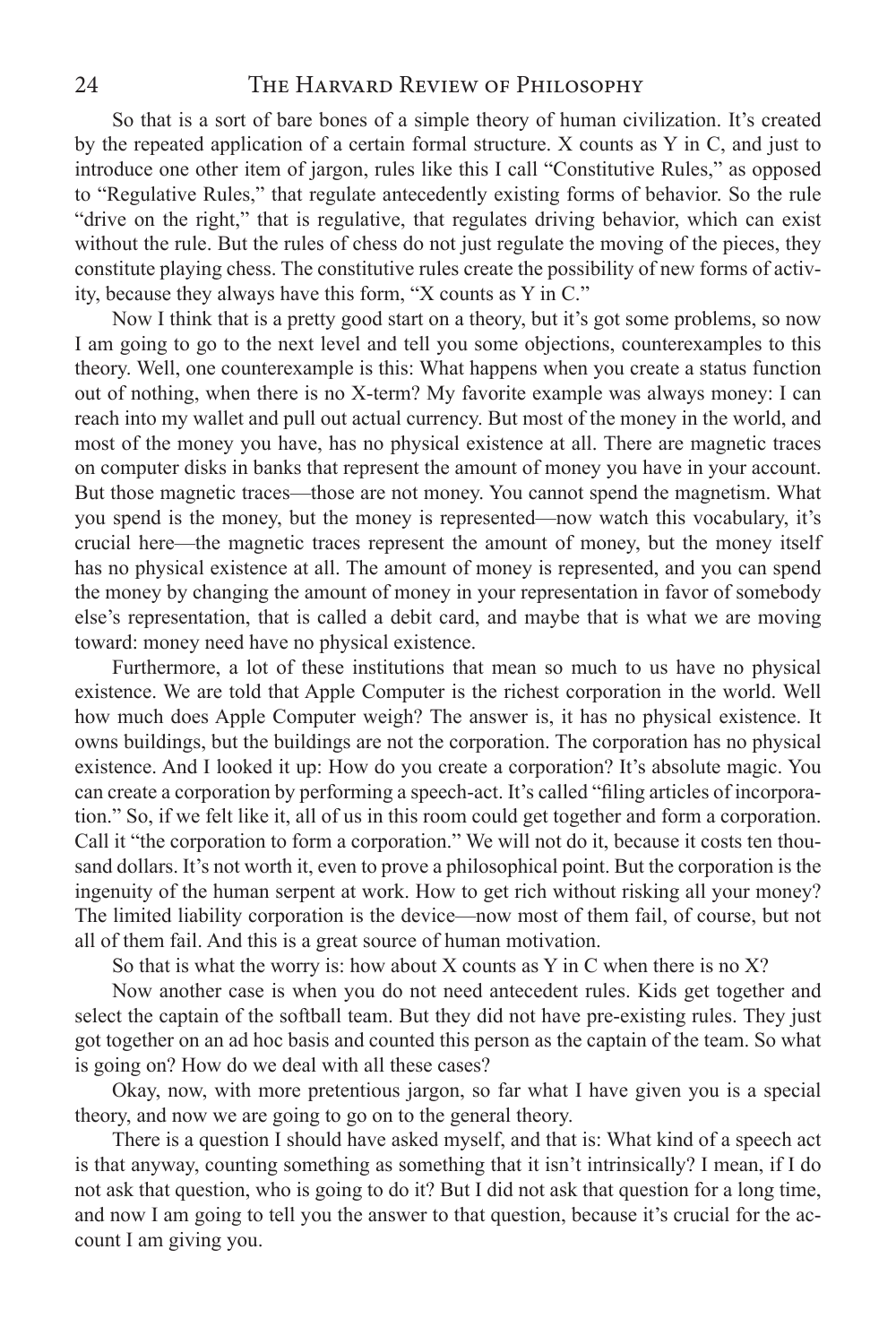We need to distinguish different ways that language relates to reality. And Wittgenstein famously said, "well, there are just countless kinds of language games." I do not think so. There is a very limited number. Limited by our biology. You have one class of speech acts where you tell people how things are—those are called assertives, and their characteristic feature is that they can be true or false because they represent reality with this wordto-world direction of fit. And a mark of whether something has that direction of fit is: Can you literally say whether it's true or false?

Now, our second class is directives—those like orders, requests, commands, requirements—and the third class is commissives—promises, vows, threats, and pledges—and they have the uphill direction of fit, and that is why members of this class are not said to be true or false, they are said to be "obeyed or disobeyed."

So, assertives, for example, are statements; directives are orders or commands; commissives are promises, vows, threats, and pledges, and they have the other direction of fit. They do not set out to be true or false, but they try to change reality by getting reality to match the words. They have the world-to-word direction of fit, not the word-to-world direction of fit.

There is another class that is kind of a mess, and I do not want to talk about it, but I will just mention it in passing. This is the class of speech acts where you just take something for granted and express some attitude about it. "I apologize for stepping on your face"; "thanks for giving me the money"; "I congratulate you on winning the race"—all of these you take something for granted, and that is shown by this gerundic form. You do not say "thanks to give me the money," you say, "thanks for giving me the money." You do not say "I apologize to step on your face," you say, "I apologize for stepping on your face." When I first learned French I had an instructor who always came in and said, "excuse me to be late." Now, that is good French, but it's terrible English. You see, in English you have to say "excuse me *for being* late." Why? Well, because there is no direction of fit. The fit is presupposed.

But we will just rush on to what I am really getting to, and that is that human beings in their ingenuity have created a class of speech acts where you change reality just by saying it's changed. And, just to have an ugly expression, I call those declarations. In the case of declarations, you make something the case, and thus change reality to match the words. You achieve the world-to-word direction of fit, but you do it by representing reality as being so changed by the word-to-world direction of fit.

How do you get away with that? You make something the case, you change reality, just by saying it's changed, just by a sort of word magic. And Austin's example of performative utterances are classics of this. The chairman says "the meeting is adjourned," and that makes it the case that the meeting is adjourned. Why? Well, he said it's adjourned. That is, he changed reality, and thus achieved the world-to-word direction of fit, but he changed reality by representing it as being so changed.

Okay, now, you can do it without using a performative. Again, if you are a philosopher, all you have got to do is look around you and you will find astounding philosophical claims. On this, and all other American currency, it says, "This note is legal tender for all debts, public and private." What a stunning empirical claim. How do they know? Has somebody done a survey? Is there a study to show it's legal tender? And the answer is, of course, that they did not discover that it's legal tender, they made it the case that it's legal tender by saying that it's legal tender.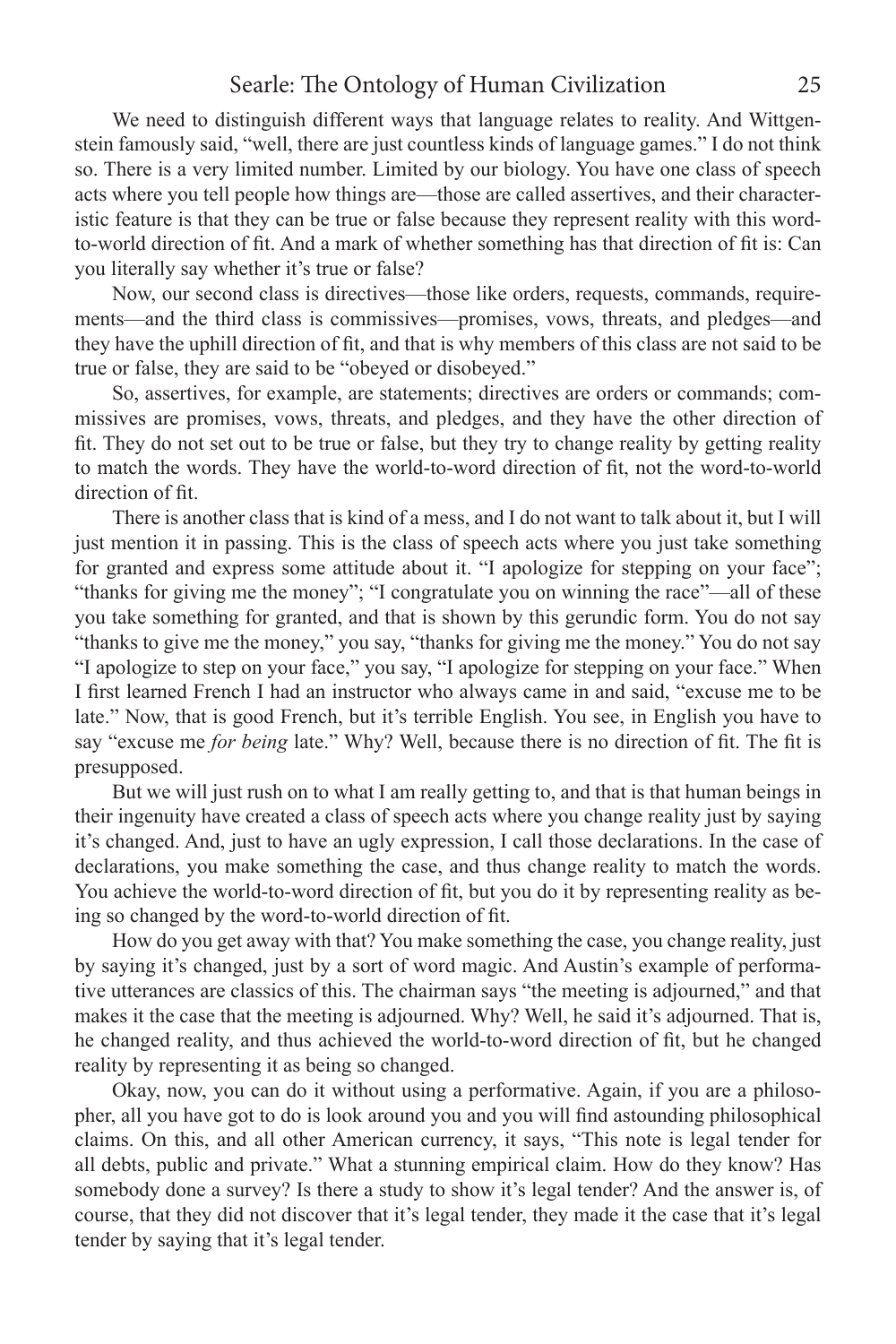So, declarations are everywhere, and now I am going to advance the next strongest claim in this lecture. The first was this: human civilization consists of status functions, and they are all created by a single operation, whereby we count something that it is not intrinsically. Okay, now comes a second claim which is a development of that, and that says: All status functions are created by a certain speech act, or by something that has the same logical structure as that speech act, and I call those "Status Function Declarations." So Status Function Declarations create status functions, according to constitutive rules, and those carry deontic powers. Furthermore, not only is institutional reality created by Status Function Declarations, but it is continued in its existence by representations that have the form of the Status Function Declaration.

Now, why do I have to use this qualification? Why do I say, "the representation that has the form"? Well, often you do not have to come out and say it explicitly. If you are conducting a love affair, you do not say, "I hereby declare that we are now lovers, that you are my girlfriend." That is an un-subtle approach. I do not recommend that approach! But, nonetheless, you reach a certain point in the affair where people recognize, "look, we now have a certain relationship." I love this terminology, "we are in a relationship." Well, hatred is a relationship too, but anyway that is not what they had in mind. There is a dreadful thing, which I do not recommend because it ruins the minds of my students, called "Facebook." People on Facebook are constantly declaring themselves to be in a relationship. And that is a status function. That means there are rights and duties and obligations. The key test is: Are there deontic powers? So the deontic powers are created by representations that have the logical form of the Status Function Declaration, where you make something the case by representing it as being the case.

Now I think that human civilization isn't just created in its initial institutional forms, but it's maintained by repeated application of these representations that have the form of Status Function Declarations. One way to look at that is to see how institutional structures change. Reformists and revolutionary movements are trying to negotiate those changes, and their first effort is to get control of the vocabulary. In the early days of feminism in this country, the feminists were anxious not to use words like "ladies and gentlemen," because those marked status functions that they wanted to overthrow. Again, when the Czarist regime was overthrown by the Bolshevik revolution, they got rid of all the traditional forms of address. You were no longer "Count Karenin," you were "Comrade Karenin." They wanted to get everybody to have the same label, because status functions only exist insofar as they are represented as existing, and the representation, crucially, requires a vocabulary. The vocabulary is never innocent. Vocabulary always varies with power relations, and those power relations are status functions.

So, I have not shown this part, but I want you to seriously consider the idea: civilization is created according to a certain formula, whereby you count something as having a certain status. But I want to say the continuation of the institutional facts, the continuation of the status function, requires continuous representation. So it's the continuous representation of this as a five-dollar bill which constitutes the maintenance of its status as a five-dollar bill.

Philosophers among you will have seen that there is a potential for infinite regress here, if you say "all institutional facts are status functions, and all status functions are created by a single type of speech acts, by the imposition of a status function by a Status Function Declaration," you have got a problem. What about language itself? Language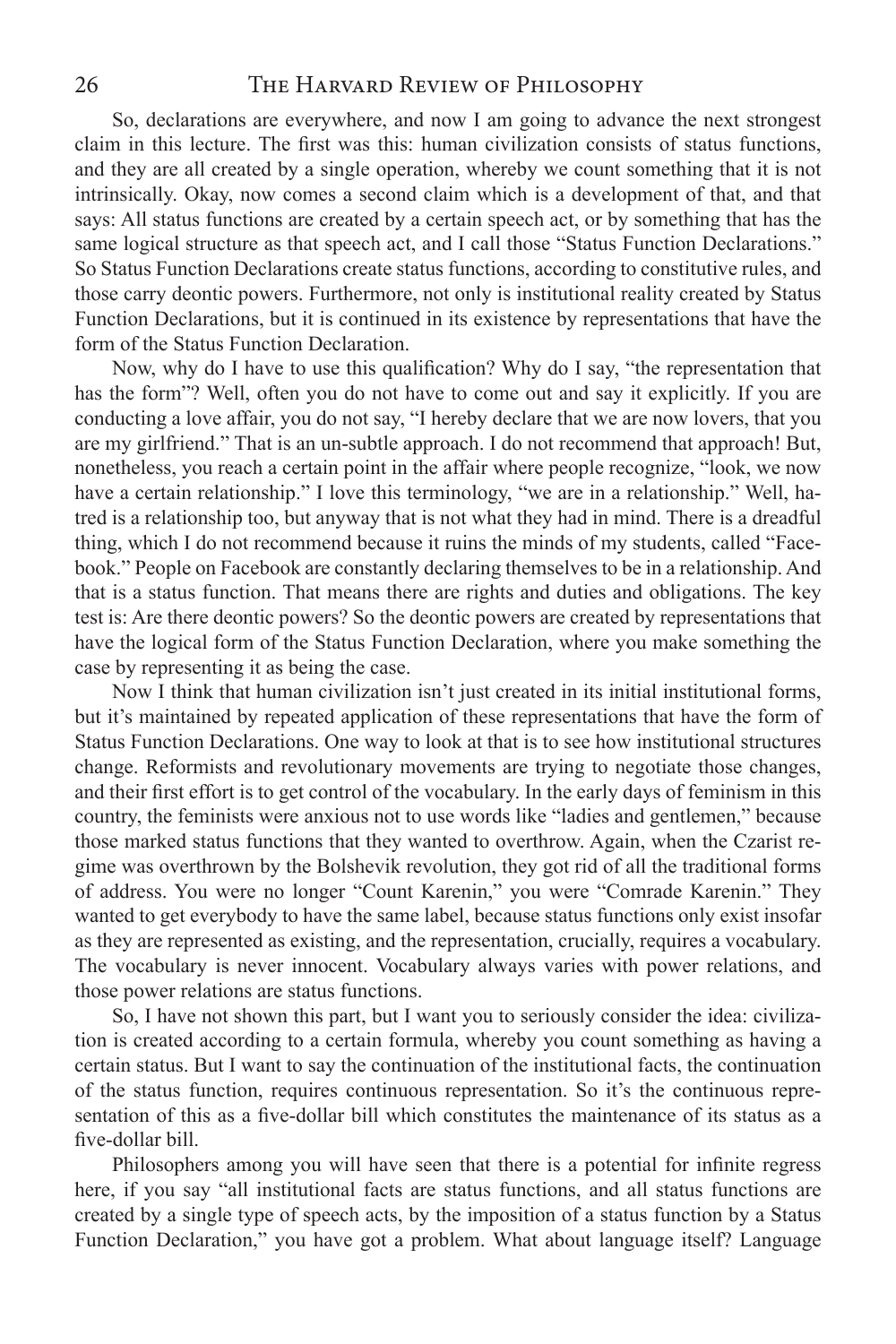consists of institutional facts; if they are created as status functions, you get an infinite regress. Because if you have to have language to create a status function, and language is a status function, then you have to have language to create language, and language to create the creation of language— you will immediately see the regress. What is a way out of that? Language is different from other institutions in that it is absolutely the fundamental institution. On the account I have been giving you, people cannot have institutional facts unless they have some way of representing those facts, and broadly speaking that means language. They need not have something as fancy as English or French, but they need to have some system of representation.

So language is the fundamental institution in that all other institutions require language, and language does not require other institutions. And, intuitively, that sounds right. If an anthropologist comes back from the Amazon basin and she said, "I study a tribe that has a language, but they have no private property, government, or money," well that makes sense to us. But, if she says, "they have an elaborate system of private property, government, and money, but they have no language," that makes no sense. That cannot be right. You have got language as the fundamental social institution. How is it different? Consider an English sentence. My mastery of English is such that if I say "Snow is white," that counts as making the statement that snow is white. Now, when the head of the Supreme Court says to Barack Obama, "I hereby declare you President of the United States" (or whatever it is they say exactly) he makes Barack Obama the president of the United States. What is the difference? That counts as making him president, just as I count as making a statement about snow. The answer is this: In the case of making the statement, all you have to have is the semantics of the sentence. The meaning of the sentence is such that, if you understand the meaning of the sentence, you understand that anybody who utters it with the appropriate intentions and so on is making a statement. You do not need any additional powers. But in the case of "you are now president of the United States," you create powers that go beyond semantics. We use semantics to create powers that go beyond semantics: to create money and private property and marriage and universities, the power goes beyond the semantics. We use semantics to do that, but the power that is created goes beyond semantics. But in language itself, when we just say that two plus two is four, or that snow is white, we use the semantics to create a new institutional fact, but the institutional fact itself does not go beyond the semantics. So the semantics is sufficient. The way to avoid the infinite regress is, you see, that the type of language that is used to create status functions of a non-linguistic type—making somebody a president, or property owner, or chairman of the philosophy department, or a lover—all of those use semantics to create powers that go beyond semantics. But in language itself you do not get powers that go beyond the semantics.

So now we have solved our objection: How can you have status functions where there is no X-term? You just create a Y-term. You say, "let there be a corporation," "let there be money," and if you get people to accept it you can make it work. And then our other objection: How can you have status functions where there is no pre-existing institution? You do not have to have a pre-existing institution; you just count something as having a certain status. That is, the kids get together and decide so-and-so will be the captain of the softball team, in an ad hoc fashion, and they create it on the spot. The key always, since these are essentially collective, is that these require collective intentionality. The key is: Can you get other people to accept it? And if you can get other people to go along with it, you have got a state, or money, or private property.